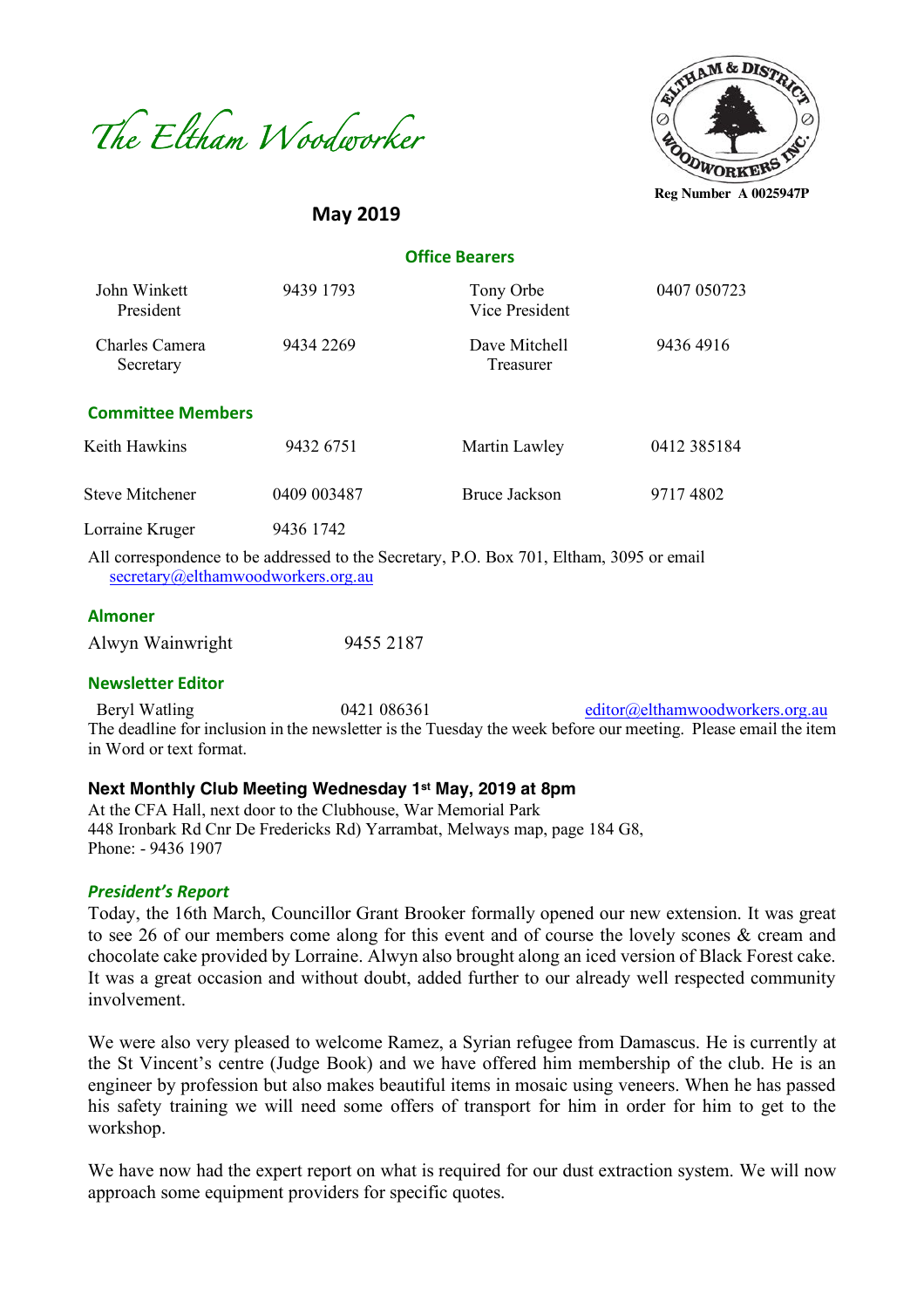As some of you know the new spindle sander failed again. I have now taken it back to Just Tools and they have persuaded Triton to give us a new one. It will be delivered as soon as they have one in stock.

By the time you read this newsletter you will probably be knee deep in Easter egg wrappings!!

Have a peaceful and enjoyable Easter with your friends and families.

John Winkett President

## *Subs Are Now Due.*

The fees are the same as last year at \$60 for Concession and \$80 for Normal Subs.

Methods of Payment include.

- 1. Cash or Cheque paid at a General Meeting or paid to a Committee Member on a workshop day. When paying this way put your money in a SEALED ENVELOPE with your name and the amount noted on the front.
- 2. Direct into the Club Bendigo Bank Account. BSB is 633 000 Account No is 158066985 Please make sure you put your name in the description so I know who is paying.
- 3. By Cheque. NO CASH sent to "Secretary EDWC, P.O. Box 701. Eltham 3095

For most members that have joined in the last 3 months, your Subs are already paid.

If you are having problems with payment please contact me. Dave Mitchell

#### *Hand Tool Workshop - Martin Lawley*

We had our second Hand Tool Workshop on Monday (25th March), I know I'm late for April newsletter but I'm early for the May one. It was a very good afternoon with a good turn up (sorry Charlie no photos this time). I think everyone who wanted to try their hand at planning end grain did so after a short demonstration on the 2 ways to plane end grain as well as the way to use a spokeshave (a much under used tool). The afternoon went by very quickly and after another demonstration on an easy way to chop a mortice by hand, most members had a go at doing it and were surprised at the ease with which it could be done (with very sharp chisels helps) and the use of a drill press.

It was a very much hands on day with a few members bringing in their own hand planes. Bob bought in a couple of wooden jack planes that were his Great Grandfather's and still in great working condition. Sandra also bought in 3 planes one is a thumb plane (a larger one than most that I had seen), a small shoulder plane and a #112 scraper plane this is a very old plane and it is a beauty and still works beautifully.

Next month we will be looking at chisels and the different types and their uses so we will see you all there at 1:30p.m.

Thank you to all who attended on Monday to make this session an enjoyable one.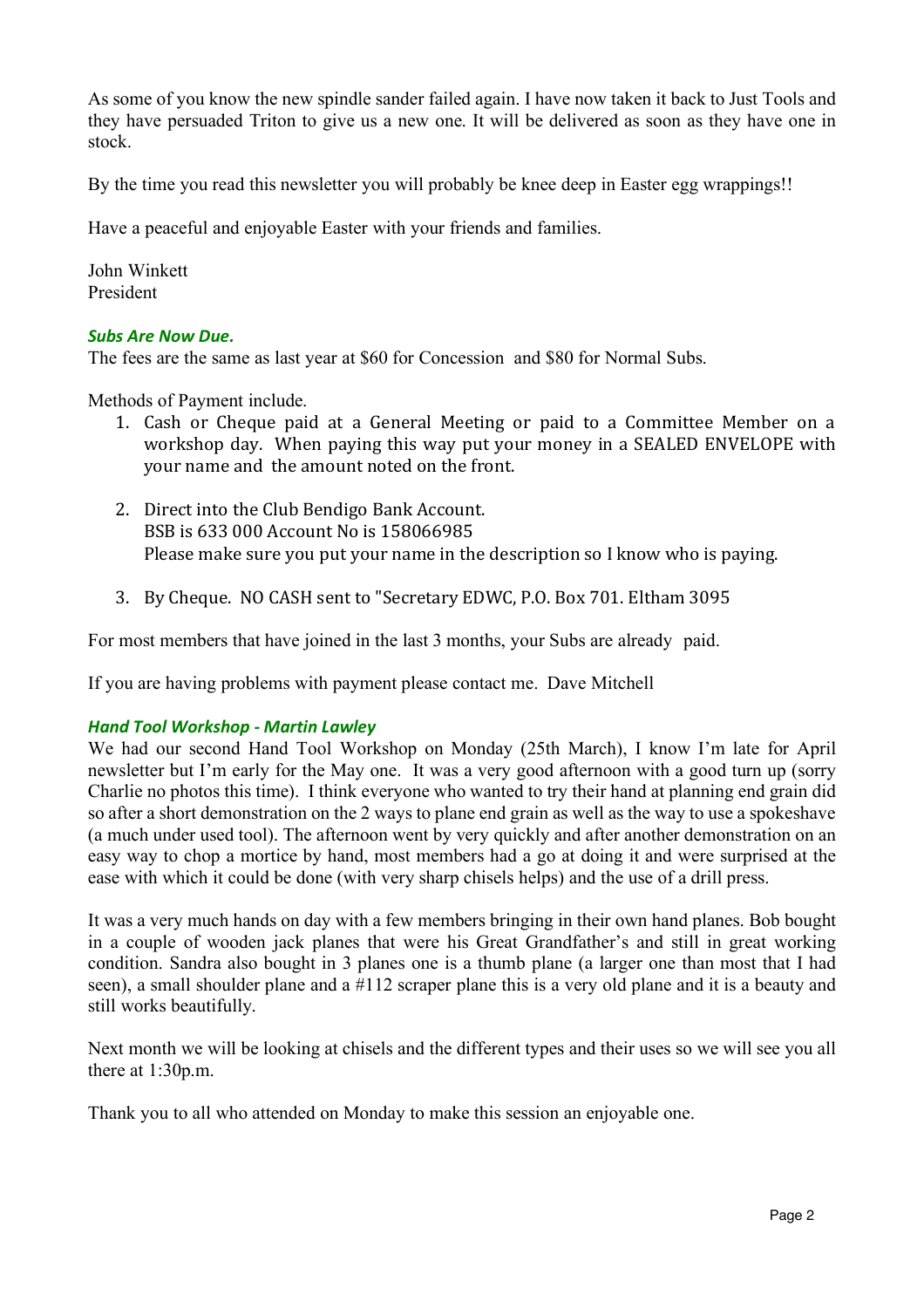### *Around the workshop – May 2019 - Charles Camera*

Many members and especially new members may not be aware that the club has a well maintained web page and a very frequently updated Facebook page. The Facebook page is open and all you need do to access it is search for Eltham and District Woodworkers. It gives a lot of exposure and an insight into our club and activities. The web page has many useful pages and years of history including photos of past exhibitions and newsletters back to September 2005 for those interested in history. It also has an up to date club activities calendar that is very useful if you wish to attend scheduled group activities. The members only section is reached with a password that I will email at next opportunity.

The big event this month was the opening of the new extension by Councillor Grant Brooker pictured on the left next to our president John Winkett). The extension was made possible by a grant from Nillumbik Shire and was partly championed by councillor Brooker who at the opening was very complimentary of our club's activities and especially of our involvement with the many charities and community groups that our members support. The morning was made all the more pleasant with fresh baked scones and morning tea courtesy of Lorraine Kruger.







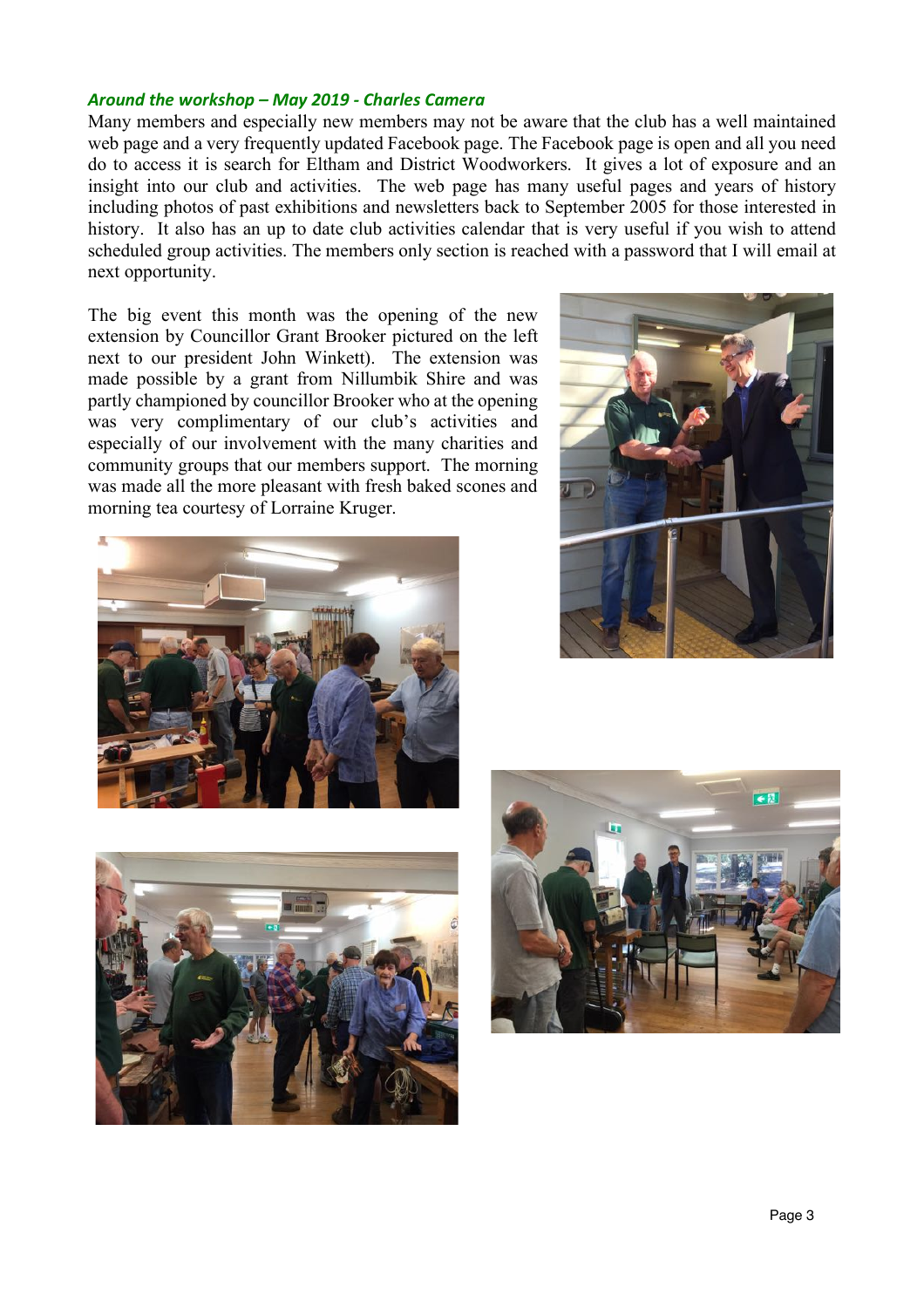

The members present enjoy morning tea after the ceremony.

## *Carving Group - 29/3/2019 - Steve Mitchener*

Collectively as a group, we decided to make use of the fifth Friday in March to squeeze in some extra carving time. Batoul, Maike and Alwyn were apologies, and we know the Nomad is wandering about somewhere, it's just not here.

Sandra worked on her Pelican. It's quite a big bird, and takes a lot of wrangling to get it to look like something.

Rod was marking out a large Koala in Jelutong, to carve "in-the-round" as we call it. He started to carve this animal with some practical guidance from me. (But with his lack of reference photos, Sandra and I both doubted the size of the animal fitting into the size of the wood. And we advised Rod of our concerns.)

Neil was working on his eternal Ginger Jars. It's just as well they are for decoration, rather than storage. Therefore, a completion date isn't required.

I was working on my compound "Invader" in Kauri Pine. I also did some work on a "story stick" for face carving. That's also a tricky piece to work on, but I will get there.

Small group, short report. Sometimes you can get lucky.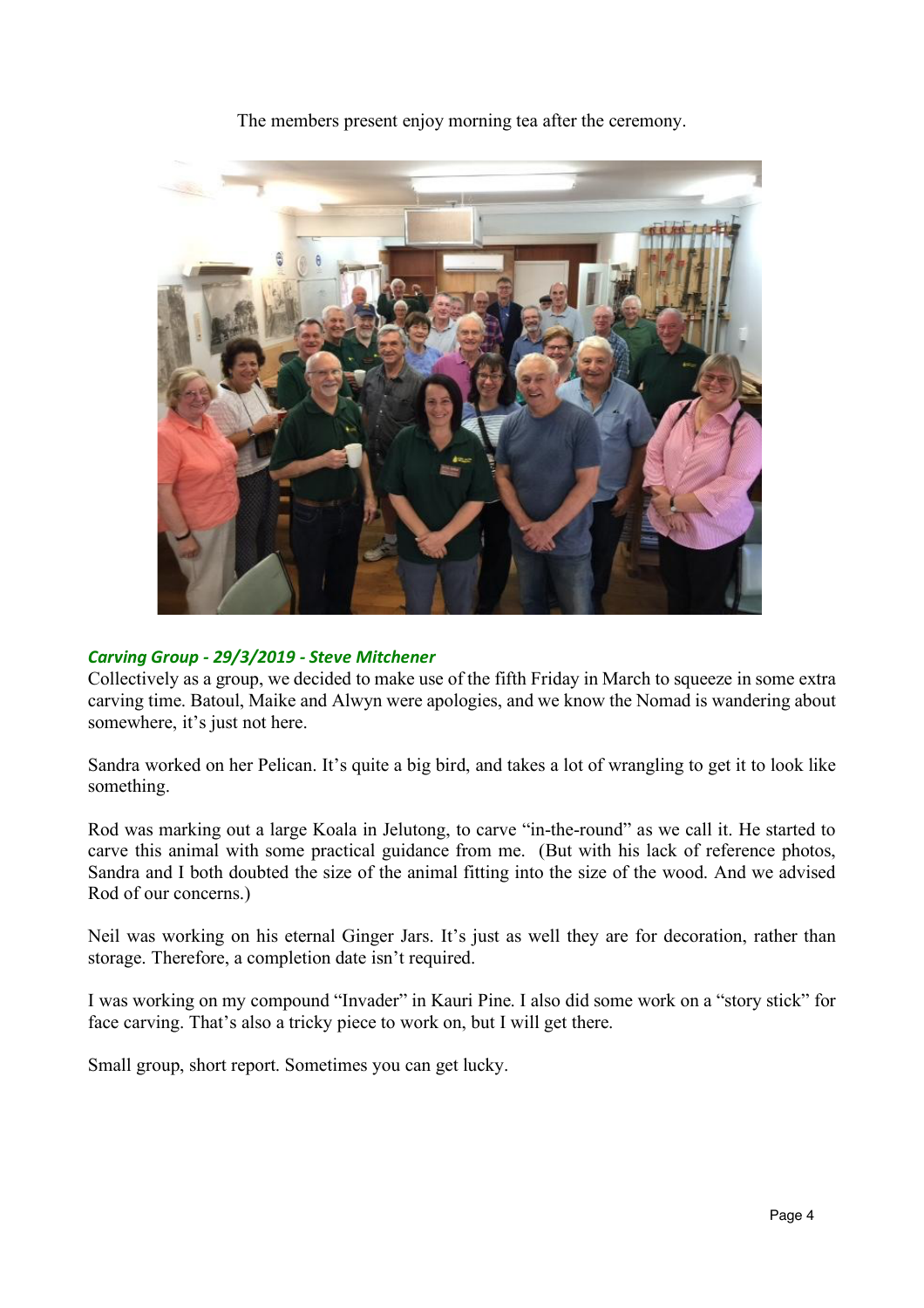## *Box Making Group – 3/4/2019 – Steve Mitchener*

Bernie was an apology for this session, and I wasn't overwhelmed by other participants.

Sandra turned up and we sorted out the pieces for two small boxes in Silky Oak. (This was a Déjà Vu experience, as we did the same thing in July and August last year.) But this time after trimming the sections to the correct sizes, Sandra put the pieces into separate cardboard boxes.

I started carving my next Gnome. I had to do something to fill in my day.

And in case there is anyone out there that wants to make a box, any size, I am happy to offer any advice or assistance as needed. Please come along and help fill my afternoon. (Box making starts at 1:00pm after Wes' Workshop.)

### *Carving Group – 5/4/2019 - Steve Mitchener.*

Alwyn and the Nomad were apologies for this session, both away for regular medical check-ups. (*Not as much fun as a 'family day', but just as necessary.)*

Maike is doing a small bird as a hand carving. (*Will look much cuter than a Skittle!)*

Sandra is "hammering" her Pelican into shape. (*Using a carver's mallet and a big gouge, something's going to give.*)

Batoul is also working on her "bird". (*And in this case, I use that term very loosely*.)

Rod took up the "Warrior challenge", and made a very good go of it. His warrior looks like my little warrior's bigger brother. In the spare time he had left, he re-scaled his Koala and started again.

Neil worked on two different Violins he has "in work", and finished the day shaping a Funerary Urn which has 16 facets.

John Leahy worked on fitting a handle to one of his walking sticks.

Between sticking my nose into everything so I could write the details above, I did some work on my "Invader", my ongoing story stick, and my Gnome. So, I was busy too!

#### *Scrollsaw Group – 6/4/2019 - Steve Mitchener*

With Beryl, Caryl, Jennifer, Roz and Graham all apologies for this session, it's definitely going to be a small group. Therefore, another short report.

Maike came along and cut some Australian Animals from my plans in 6mm MDF. The plan is to take them as hand-made gifts to her relatives overseas when she visits them later in the year. And since I have these same critters cut out and carved to decorate my box containing my carving gear, Maike started to carve and shape her cut-outs too. When completed they will be glued to small discs cut from a branch, and sealed, and make excellent gifts with a truly Australian theme.

Tony set up his new Hegner Scrollsaw, and cut out some compound pieces with great success.

I spent the day starting to cut out the last batch of letters for our Exhibition. (*I actually finished cutting them out at home. In total it took 33 hours to make all the stock I needed for 2019. Job done!)*